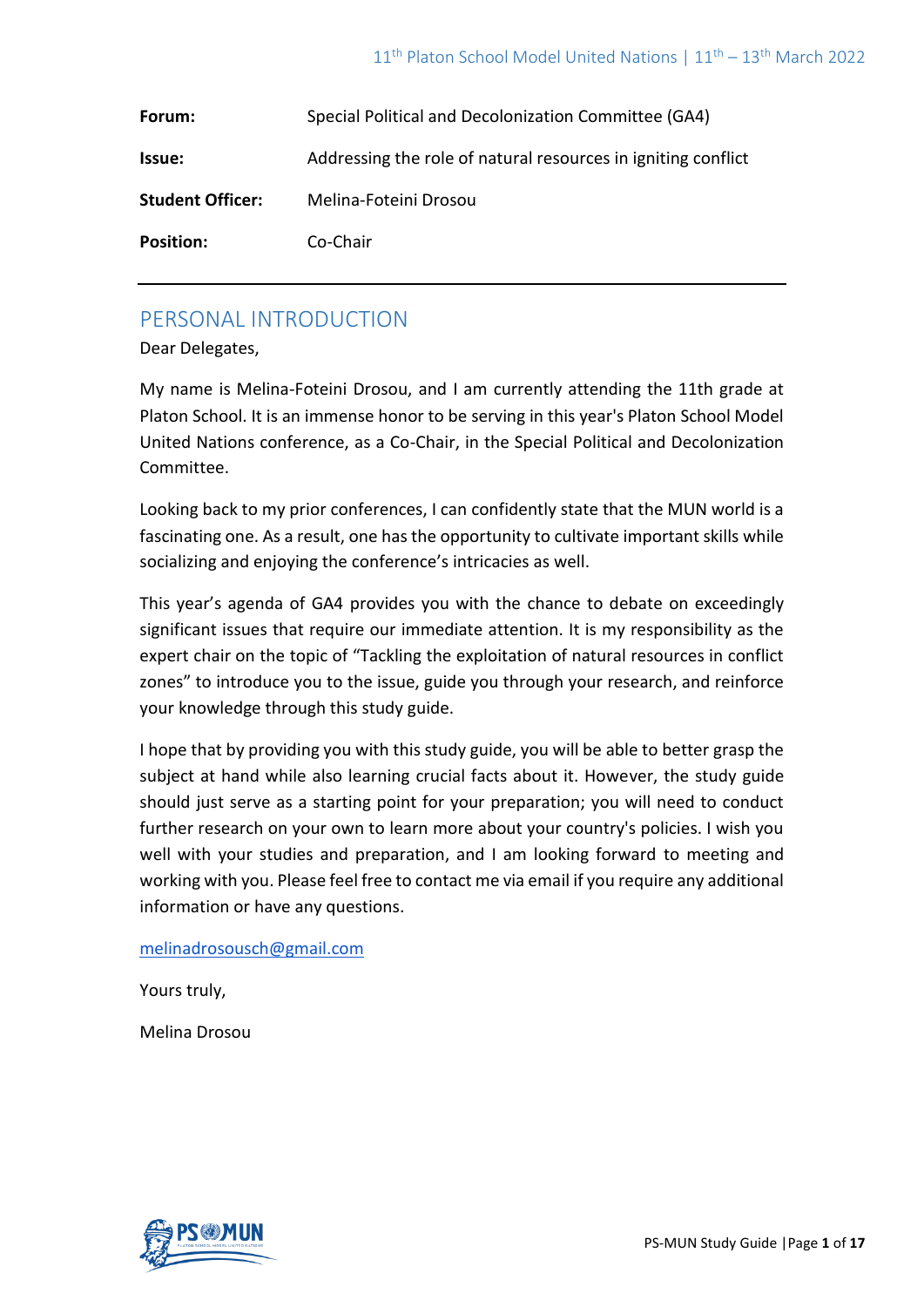# TOPIC INTRODUCTION

Natural resources, including land, water, wood, minerals, metals, and oil, are key sources of life, revenue, and influence for governments and communities all over the world. When natural resources are mismanaged or unequally distributed, or when corporate activities are carried out without adequate regard for environment and communities, tensions can rise, leading to violent conflict, or they can feed into and intensify pre-existing conflict dynamics. Furthermore, population expansion and environmental degradation are intensifying competition for already scarce resources like land and water, with climate change threatening to exacerbate the situation. It's no wonder, therefore, that many experts and governments believe natural resources will increasingly play a significant role in a rising number of conflicts, with potentially serious implications for international and regional peace and stability.

Natural resources are essential to civilization because they provide income and trade. They are commonly used as a primary source of income in many member states, and many people rely on them for their livelihoods. Half of the world's population is projected to be directly dependent on local natural resources; many rural areas rely on agriculture, fisheries, minerals, and forestry as their primary sources of income. Access to natural resources is typically a determining factor in a developing country's capacity to modernize economically. Water is necessary for both effective agriculture and industrialization; for example, a country's economic progress might be severely hampered by a shortage of clean water for its workforce. Natural resource-related conflicts and the problems of avoiding, controlling, and resolving them may possibly define global peace and security in the twenty-first century. Global trends including population growth, rising consumption, environmental degradation, and climate change are putting considerable and potentially unsustainable strains on the availability and usage of natural resources like land, water, and ecosystems. Natural resource concerns have the potential to escalate into destructive, perhaps violent conflict when they are coupled with political, economic, cultural, or social forces - with major ramifications for people's lives.

Political instability makes countries more prone to violence when resources are few or abundant. Instability affects not just the governing structure, but also all other infrastructures that rely on government monitoring and control, such as the financial system, national oil-production facilities, roadways, and ports. Increasing population, environmental deterioration, and resource disparity can all work together to impair an already insecure government's ability to provide the demands of its citizens, fueling conflict. Furthermore, the availability of natural resources may encourage increasing conflict over control of revenue-generating sources. Violent political confrontations frequently result in environmental and infrastructural devastation, increasing resource scarcity and, as a result, the possibility for violent conflicts over limited resources.

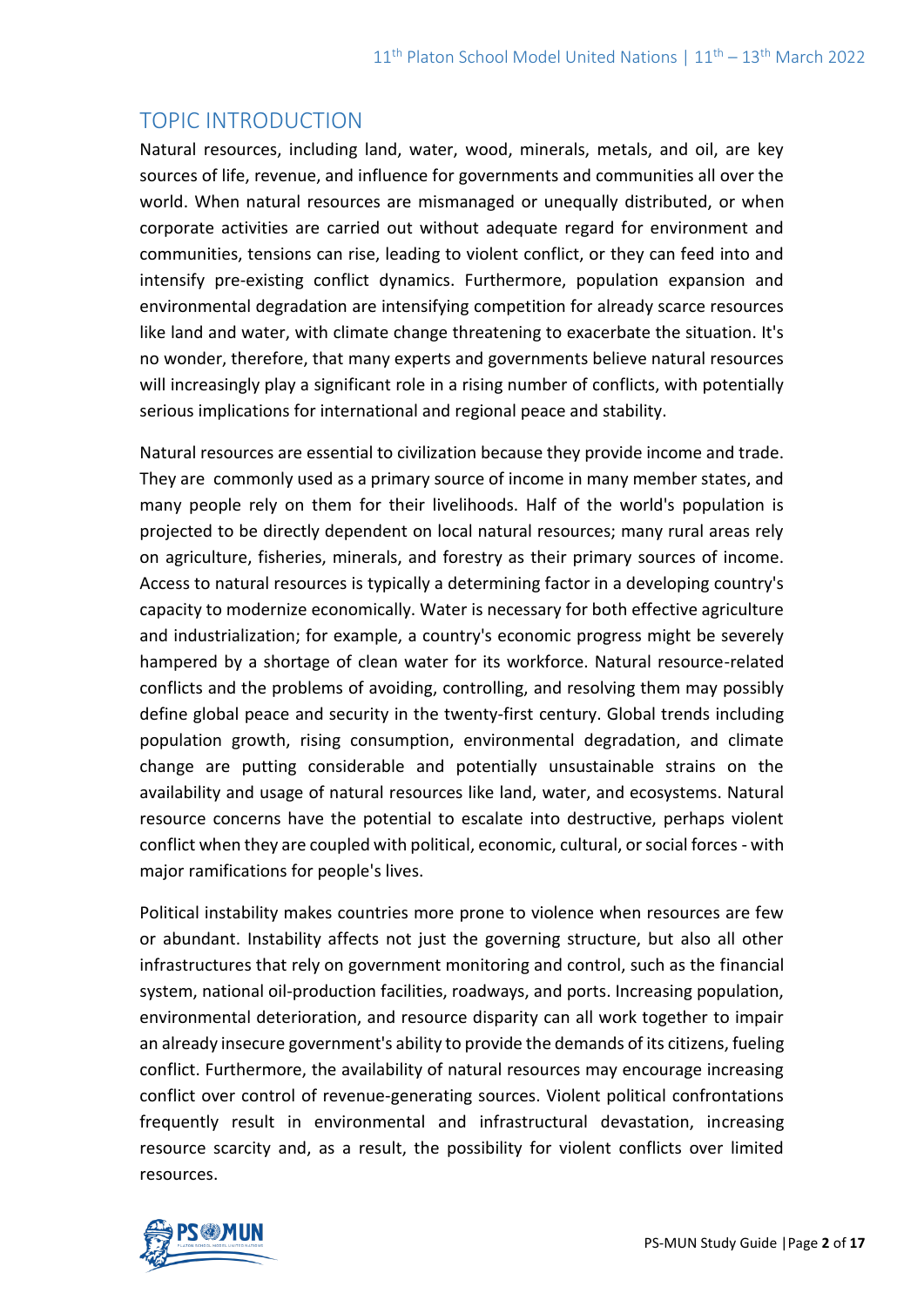# DEFINITION OF KEY TERMS

## **Conflict**

Conflict is defined as a substantial dispute and debate over a significant issue. When two individuals, groups, or countries are at conflict, they have had a severe dispute or argument and have failed to reach an agreement.<sup>1</sup>

### Fragile State

Fragile states have qualities that make it difficult for them to succeed economically and socially. Weak governance, low administrative capacity, ongoing humanitarian problems, lingering societal tensions, and, in many cases, violence or the legacy of armed conflict and civil war are among them.<sup>2</sup>

#### Natural Resources

Natural resources are resources that do not require human intervention to exist. This includes valuable features including economic and industrial use.

#### Warlordism

A military commander exercising civil power in a region, whether in nominal allegiance to the national government or in defiance of it. $3$ 

#### Exploitation

Exploitation is the act of taking advantage of someone or something for the sole purpose of profiting or otherwise benefiting oneself.<sup>4</sup>

The exploitation of natural resources for economic development is referred to as exploitation of natural resources.

## **Scarcity**

The difference between finite resources and theoretically unlimited needs is referred to as scarcity in economics.<sup>5</sup>

3 "Warlordism." *The Free Dictionary*. *The Free Dictionary*,

[https://www.thefreedictionary.com/warlordism.](https://www.thefreedictionary.com/warlordism)

4 "Definition of Exploitation | Dictionary.Com." *Www.Dictionary.Com*, [https://www.dictionary.com/browse/exploitation.](https://www.dictionary.com/browse/exploitation)

5 "Scarcity: What It Means in Economics." *Investopedia*, [https://www.investopedia.com/terms/s/scarcity.asp.](https://www.investopedia.com/terms/s/scarcity.asp)



<sup>1</sup>*Conflict*. [https://dictionary.cambridge.org/dictionary/english/conflict.](https://dictionary.cambridge.org/dictionary/english/conflict)

<sup>&</sup>lt;sup>2</sup>"Selected Definitions and Characteristics of 'Fragile States' by Key International Actors.'" y FSDR/DEVINVEST. [https://www.ilo.org/wcmsp5/groups/public/--](https://www.ilo.org/wcmsp5/groups/public/---ed_emp/documents/terminology/wcms_504528.pdf) [ed\\_emp/documents/terminology/wcms\\_504528.pdf](https://www.ilo.org/wcmsp5/groups/public/---ed_emp/documents/terminology/wcms_504528.pdf)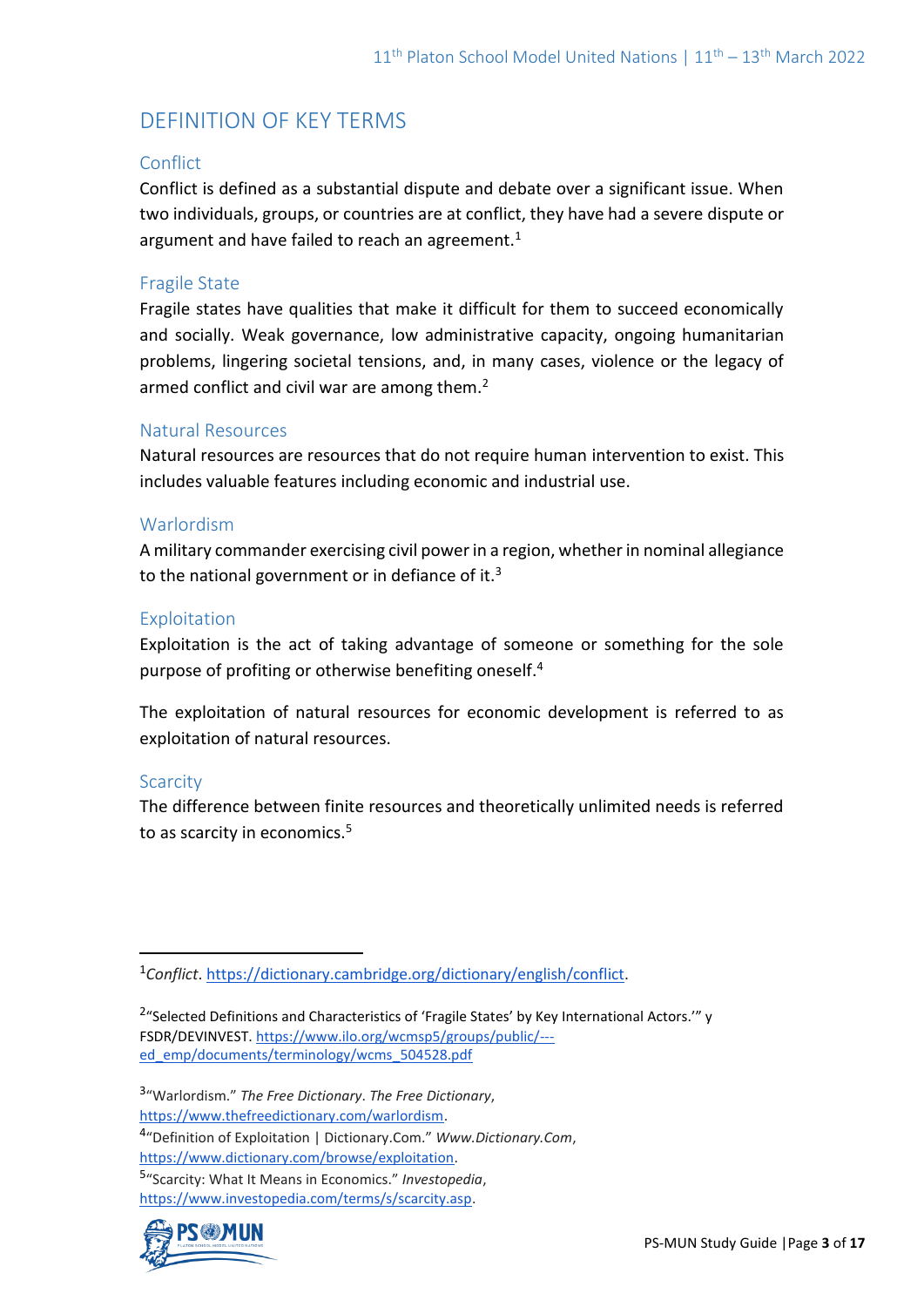#### Insurgent Organizations

A group that emerges in violent opposition to legitimate authority, particularly one that engages in armed resistance to a government or the enforcement of its laws.<sup>6</sup>

### Natural resource management (NRM)

Natural resource management (NRM) is the practice of managing natural resources such as land, water and minerals in order to ensure their long-term viability.

#### Environmental scarcity

Environmental scarcity refers to the declining availability of renewable natural resources.<sup>7</sup>

# BACKGROUND INFORMATION

Since 1990, at least eighteen armed disputes have been fueled by the exploitation of resources (Sudan conflict, South China Sea etc) . Furthermore, according to recent research, natural resources have played a role in at least 40%<sup>8</sup> of all intrastate disputes during the previous sixty years. Civil conflicts in Liberia, Angola, and the Democratic Republic of Congo have all revolved around "high-value" resources such as timber, diamonds, gold, minerals, and oil. Control of scarce resources such as agricultural land and water has contributed to other conflicts, such as those in Darfur and the Middle East. Natural resource management is one of the most pressing issues confronting developing countries today. Exploitation of non-renewable natural resources such as oil, gas, minerals, and wood has been blamed for causing, exacerbating, or prolonging violent conflicts across the world.

Furthermore, rising pressure on and competition for limited renewable resources like land, water, and fisheries — a trend worsened by degradation, population increase, and climate change – is fueling new conflicts and inhibiting the peaceful settlement of old ones. The intricate interplay between natural resources on the one hand, and economic, political, cultural, and social aspects on the other, is increasingly recognized as a source of obstacles for natural resource management (NRM). Many nations are facing significant shortages of essential renewable resources such as freshwater, farmland, rangeland, forests, fisheries, and other species as economic and population expansion raises global demand levels. Human security is threatened by the depletion of renewable natural resources, as well as environmental deterioration and climate change. They can disrupt livelihoods, have a harmful impact on ecosystems, and hinder peace and development whether used alone or in conjunction with other

<sup>8</sup> "Conflict and Natural Resources." *United Nations Peacekeeping*, <https://peacekeeping.un.org/en/conflict-and-natural-resources>



<sup>6</sup> "Definition of Insurgent | Dictionary.Com." *Www.Dictionary.Com*, [https://www.dictionary.com/browse/insurgent.](https://www.dictionary.com/browse/insurgent)

<sup>7</sup> "Environmental Scarcity and the Outbreak of Conflict." *PRB*,

[https://www.prb.org/resources/environmental-scarcity-and-the-outbreak-of-conflict/.](https://www.prb.org/resources/environmental-scarcity-and-the-outbreak-of-conflict/)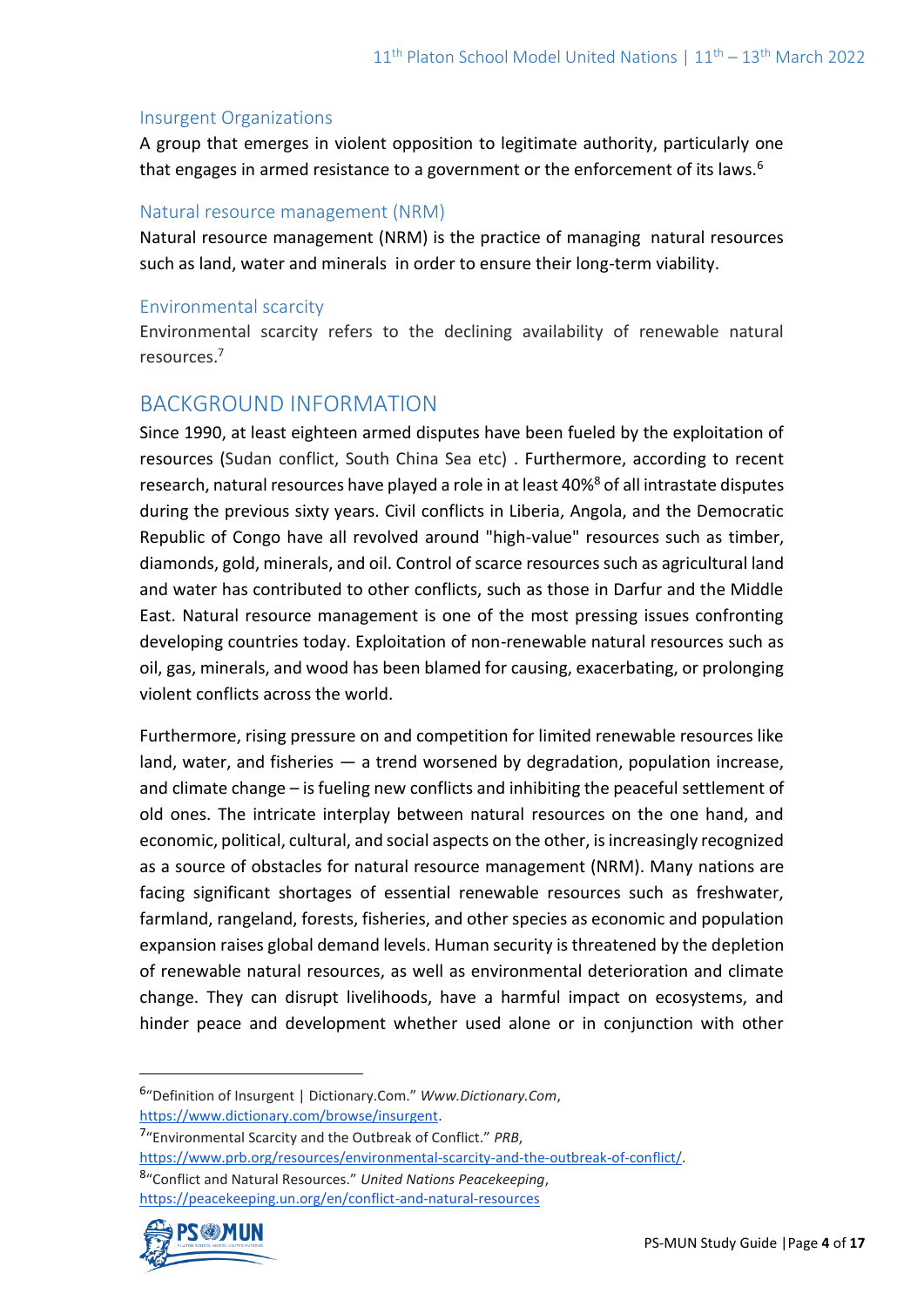variables. Governments in poor nations, fragile states, and growing economies are increasingly under pressure to manage natural resources responsibly and settle disputes over their ownership, management, allocation, and control.



*Figure 1 The role of natural resources in conflict depending on type of natural resource*

## The relationship between natural resources and conflict

Natural resource disputes have a range of contributing factors that are typically complicated and multi-layered. Understanding the core causes of conflicts is critical in conflict-sensitive development cooperation because it offers the foundation for assessing the potential for future conflicts, the dynamics of current conflicts, and the necessary conflict prevention and resolution initiatives.

Natural resource-related conflicts are essentially socioeconomic (violent or nonviolent) conflicts centered on how people, households, communities, and states control or obtain access to resources within certain economic and political structures. Such disputes may arise as a result of arguments about resource allocation, inequities, land rights, and maintenance difficulties. Natural resource disputes are frequent in many developing countries, and they reflect the widespread reliance on natural resources for local subsistence. Local disputes are frequently resource-related, particularly in rural regions where material conditions are inadequate.

As the world's population increases and demand for resources grows, conflicts over natural resources are likely to worsen in the coming decades. Natural resource scarcity is often at the basis of conflicts. This involves conflicts over resource control among powerful stakeholders at various levels, as well as disputes over access across different types of production systems. Excessive shortage of water and other resources, on the other hand, is often managed without serious conflict. Many

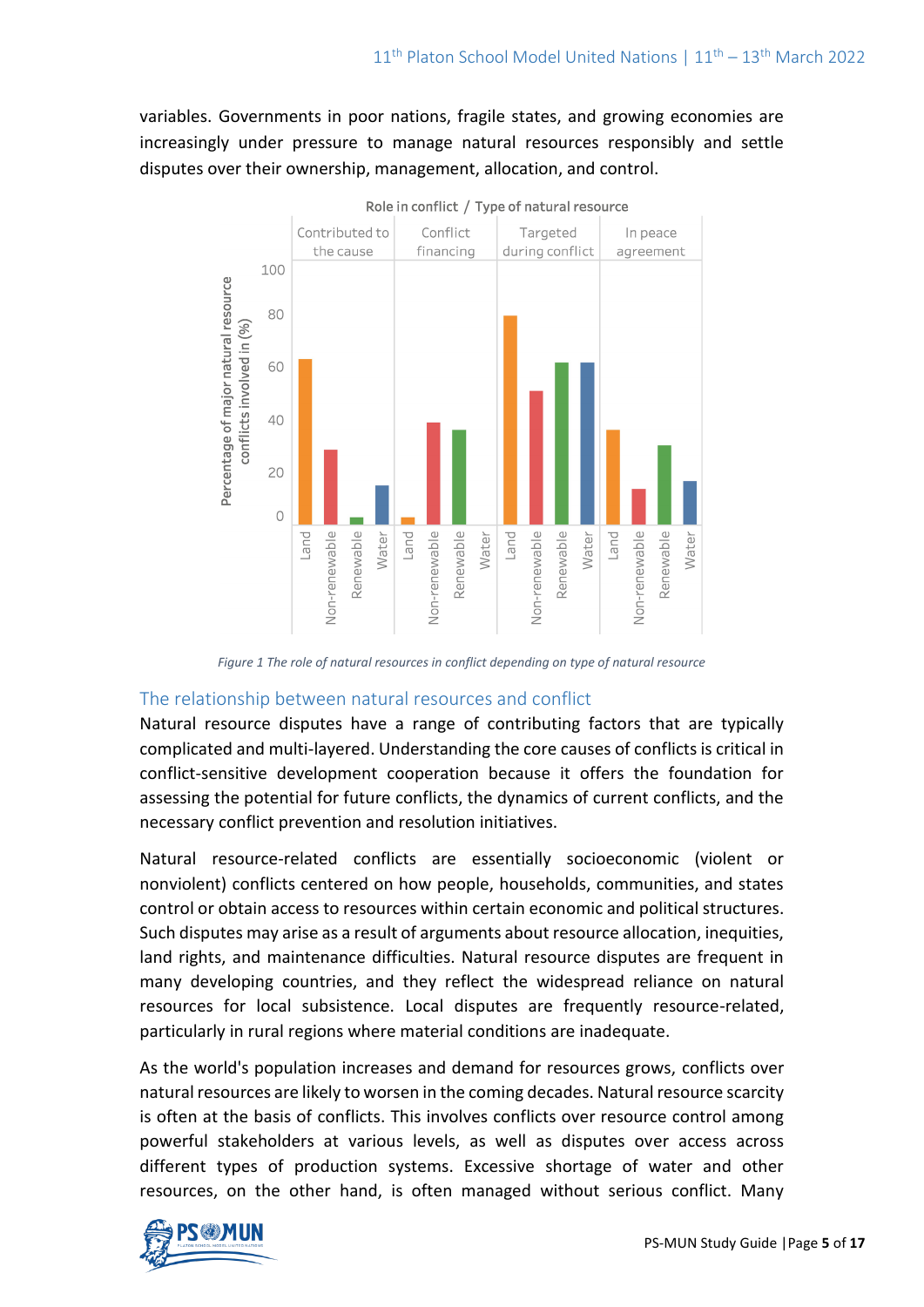disputes boil down to how land and water resources are apportioned among stakeholders, as well as institutions' failure to manage scarce, high-value resources in a peaceful and equitable manner. Furthermore, climate change's potential effects on water supply, food security, disease frequency, coastal borders, and population dispersal may exacerbate current tensions and spark new conflicts. Droughts that last longer and longer put more strain on natural resources, resulting in new or worsened conflicts. Violent conflict is rarely, if ever, caused only by environmental circumstances. Natural resource exploitation and related environmental pressures, on the other hand, can be linked to all stages of the conflict cycle, from contributing to the onset and maintenance of violence to undercutting hopes for peace. Moreover, economic and population expansion, along with the loss of ecosystems, results in a rise in resource competition. Such circumstances can readily raise the risk of conflict, especially if additional conflict causes (such as politicized ethnicity or socioeconomic inequality) are present. In addition, many nations' political shifts, particularly in fragile circumstances, can lead to new external interests in terms of resource exploitation. In such circumstances, functioning institutions, agreements, and rules are very important.

# Characteristics of areas suffering from natural resource exploitation and conflict

Armed conflict, pervasive violence, or other hazards of damage to people are all indicators of conflict-affected places. Armed conflict can take many different forms, including international or non-international conflicts involving two or more governments, as well as liberation wars, insurgencies, civil wars, and so on. Political instability or repression, institutional weakness, insecurity, the breakdown of civic infrastructure, and widespread violence are all examples of high-risk environments. Widespread human rights breaches and violations of national or international law are also common in such areas.

## Political Corruption

Corruption in government is the first mechanism. There is considerable evidence that governments that rely heavily on oil, minerals, and forestry for funding are more likely to be corrupt. Part of the issue stems from the enormous volume of wealth generated by natural resources: governments can only absorb and track a certain quantity of money. Governments are frequently inundated with more income than they can adequately handle due to resource abundance. Governments also collect resource income in methods that are extremely difficult for citizens to trace – and unusually simple for unscrupulous officials to divert; as a result, some of it ends up in off-budget accounts or the pockets of government officials, never to be seen or heard from again. Other issues arise as a result of the unstable nature of resource revenues. International prices for raw commodities, such as oil and minerals,

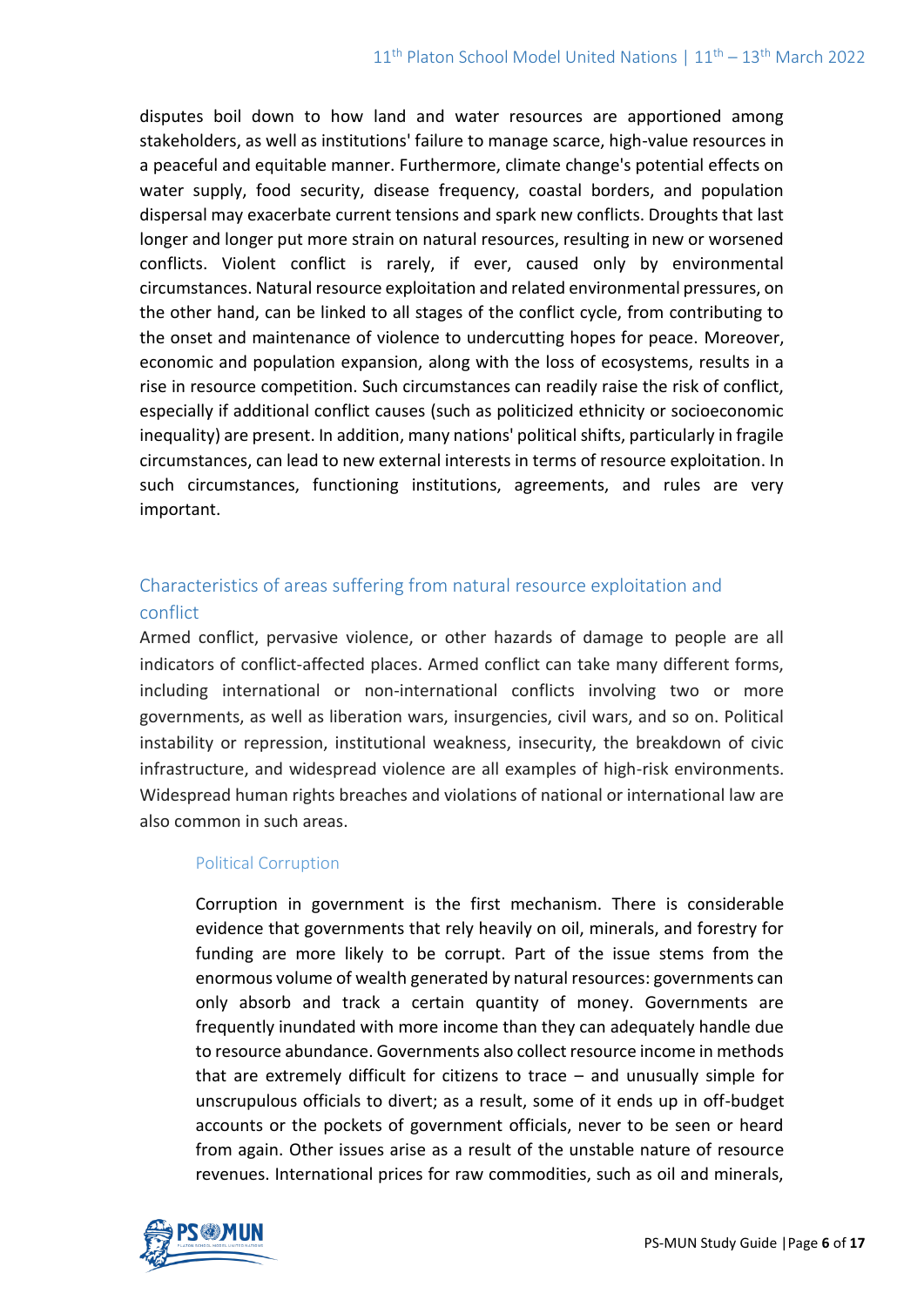have been more unpredictable than prices for manufactured goods throughout the last century. This volatility has been greater since 1970<sup>9</sup>, this means that as a nation's reliance on oil and mineral exports grows, so does its vulnerability to economic shocks. The abrupt flow of funds, according to case studies, tends to overwhelm conventional budgeting procedures, increase corruption, and diminish government agencies' capacity to remain free of political interference.

#### Political Instability

Conflicts over renewable resources are fundamentally political questions about who should have access to and control over resources, whose opinions should be taken into consideration when identifying and prioritizing difficulties and problems, and what management goals and rates of usage are acceptable. Because of the opposing interests of various persons, organizations, or nations, these fundamental political concerns can become causes of friction and division. Conflicts of this nature can arise at the local, national, and transnational levels, involving a variety of stakeholders such as communities, business sector entities, civil society groups, local governments, and national governments.

Natural resources can be used to pay belligerents, non-state armed organizations, or personnel of national armies in many locations affected by conflict and violence. One of the ways these armed organizations support themselves is by direct control of natural resource extraction and trade (transport, sale, and relationships with middlemen and exporters). This oversight of all upstream supply chain operations is rather open in remote places where armed groups have long been present and where the state has little control. Natural resource money can also be created by legal commercial, or exploitation enterprises closely linked to armed organizations, like in Colombia. This is referred to as "legal criminal mining." Armed groups are frequently funded by indirect control of natural resources, such as illicit mineral or cash taxes levied on miners (to get access to mining locations), transporters (to use particular highways), or any other middleman desiring to move, buy, or sell materials.

## Role of armed groups in natural resource exploitation

There are two types of belligerents in natural resource-rich country wars: those who have no overarching interest in preserving the state or its people and are only

<sup>&</sup>lt;sup>9</sup> "Toolkit and Guidance for Preventing and Managing Land and Natural Resources Conflict." The United Nations Interagency Framework Team for Preventive Action. [https://www.un.org/en/land](https://www.un.org/en/land-natural-resources-conflict/pdfs/EU-UN%20Introduction%20and%20overview.pdf)[natural-resources-conflict/pdfs/EU-UN%20Introduction%20and%20overview.pdf](https://www.un.org/en/land-natural-resources-conflict/pdfs/EU-UN%20Introduction%20and%20overview.pdf) 

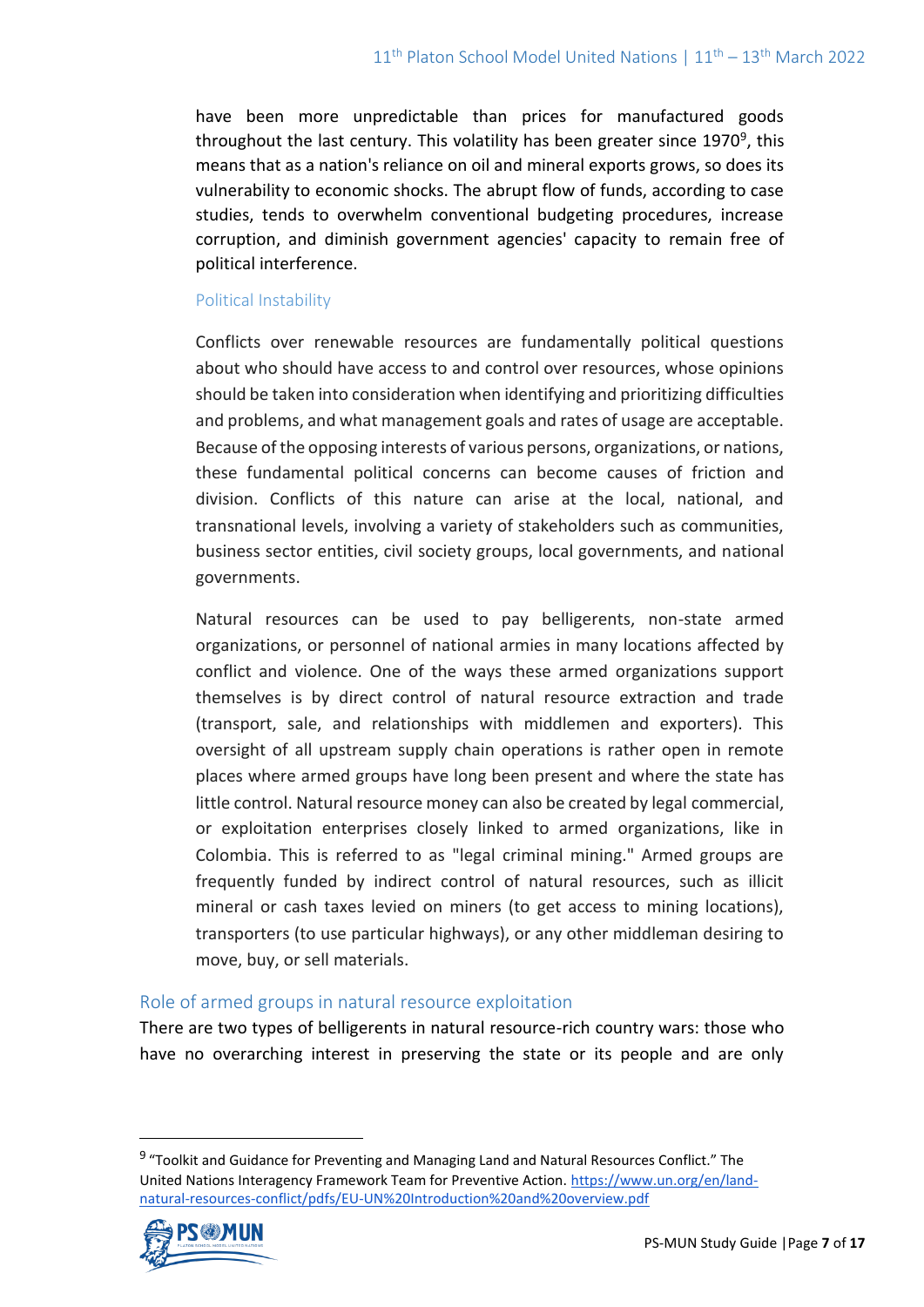interested in looting; and those who seize control of the state and seek to maximize their own profit by encouraging stability and growth in their new domain.

Offshore oil and alluvial diamonds, for example, allowed the MPLA (Popular Movement for the Liberation of Angola) and UNITA (National Union for the Total Independence of Angola) rebels to fight for long periods of time in Angola. Oil and diamonds brought immense riches to both sides' leaders, but defenseless populations, notably women and children, were subjected to bizarre acts of brutality. In Liberia and Sierra Leone, the diversity of resources (diamonds, iron ore, rubber, and timber) and their geographical distribution resulted in the emergence of warlordism, which is characterized by a highly fragmented conflict between a weak government in charge of the capital and numerous militant groups in charge of resources in the interior. Because every rebel group needs financial backing to govern and continue its operations, the challenge becomes how to get funds. Regrettably, the apparent response is that the rebel organizations' sole competitive edge is their extensive potential for organized murder and mayhem. Because insurgent organizations are more likely to be located in rural regions for obvious military reasons, they turn to 'business operations' like extortion and the exploitation and exchange of primary resources.

It is relatively easy for belligerents to conduct rackets extracting cash by force in rural regions that generate commodities with large economic profits. Valuable resources such as diamonds were regarded as the ideal lootable resource; alluvial diamonds were particularly appropriate since they were easy to harvest and their transportation expenses were insignificant in comparison to their entire worth. As a result, the UN Office of the Special Advisor on Africa (OSAA) said that natural resource profits were used to fund military as well as political support. Even though the initial instigation of the war was not always tied to concerns over natural resource exploitation, a distinct economic factor is always present in all rebellions; more precisely, the issue of resource exploitation and looting runs deep. Lootable resources have therefore been essential, or at the very least useful, in sustaining the struggle and in order for rebels to, among other things, feed themselves, but -have not been- the conflict's primary motivator.

## Case studies on conflicts fueled by natural resources

#### Aceh, Indonesia

Indonesia is a large, rural, and resource-rich country with a history of political violence. It is unsurprising that it experienced civil war in 1989–91 and again at the start of 1999. Both of these disputes occurred in Aceh's westernmost province. Aceh's long-running separatist struggle was brought back to public notice by the 2004 Indian Ocean tsunami. Many people, however, are unaware of the exact nature of how the various aspects of the conflict intersected with resource-related issues.

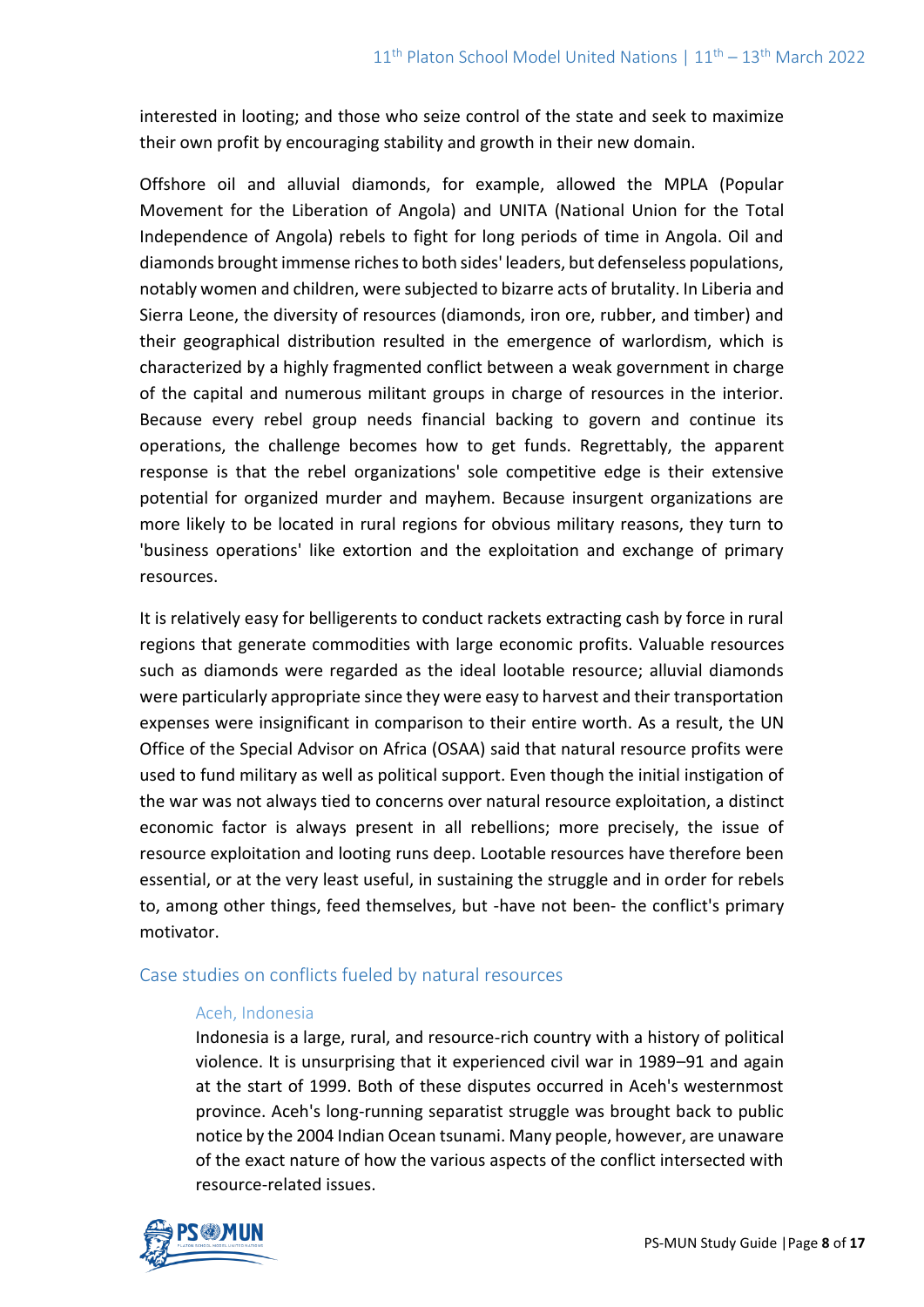From the mid-1970s until 2005, war occurred in Indonesia's Aceh region, which was brought to an end by a peace agreement. The Free Aceh Movement (GAM) was founded in the mid-1970s, around the same time as the development of Aceh's Arun natural gas resources. In their condemnations of the Indonesian government, GAM leaders and other Acehnese rebels emphasized their exploitation, as well as exploitation of other natural resources. The scenario in Aceh shows how natural resource exploitation may lead to conflict when it becomes intertwined in larger processes of identity creation and is reinterpreted by political entrepreneurs in ways that justify violence.

Natural gas production and exports peaked in 1994 and have been steadily declining since then. For decades, the Acehnese have seen a disparity between the lifestyles of white-collar employees in the enclaves of PT Arun, Mobil Oil, and downstream industries around Lhokseumawe and the slums that surround them. The conflict has been fueled by natural resources and the unfair distribution of them and their benefits. Export-oriented natural resource extraction did not provide enough jobs for lower-skilled individuals, and in most cases, only a few downstream industrial links were established. Aceh earned a 70% share of oil and natural gas profits in 2002, when the last special autonomy law took effect. For many years before 2002, the gas dollars were totally controlled by a centralized body in Jakarta, with just around 3% of total income from Aceh's oil and natural gas – including all related taxes – being returned to the destitute province in the form of central government payments. Aceh's infrastructure was and continues to be inadequate, with a quarter of the population being poor.

#### Côte d'Ivoire

Côte d'Ivoire was originally recognized for its flourishing ivory trade, but it is now more known for its wealth of other natural resources. Diamonds are a valuable natural resource, but their extraction has resulted in several conflicts. Côte d'Ivoire is a Kimberley Process (KP) member, which means it must have internal controls to ensure that the extraction of its rough diamonds is conflictfree.

Following the Forces Nouvelles (FN) failed coup attempt in September 2002, the country was divided into a rebel-held north and a government-controlled south, separated by a neutral zone managed by the French army Licorne. As a result, the rebels gained control of the northern and central diamond resources and the government of Côte d'Ivoire issued a Ministerial Decree on November 19, 2002, suspending all diamond exploration and sales. Séguéla and Tortiya, Côte d'Ivoire's two biggest diamond mining sites, are located in the north, under rebel-controlled territory.

Since December 2005, Côte d'Ivoire has been the sole nation subject to a United Nations prohibition on the export of conflict diamonds. Both the military and the FN rebels have profited from the fighting and years of "no war,

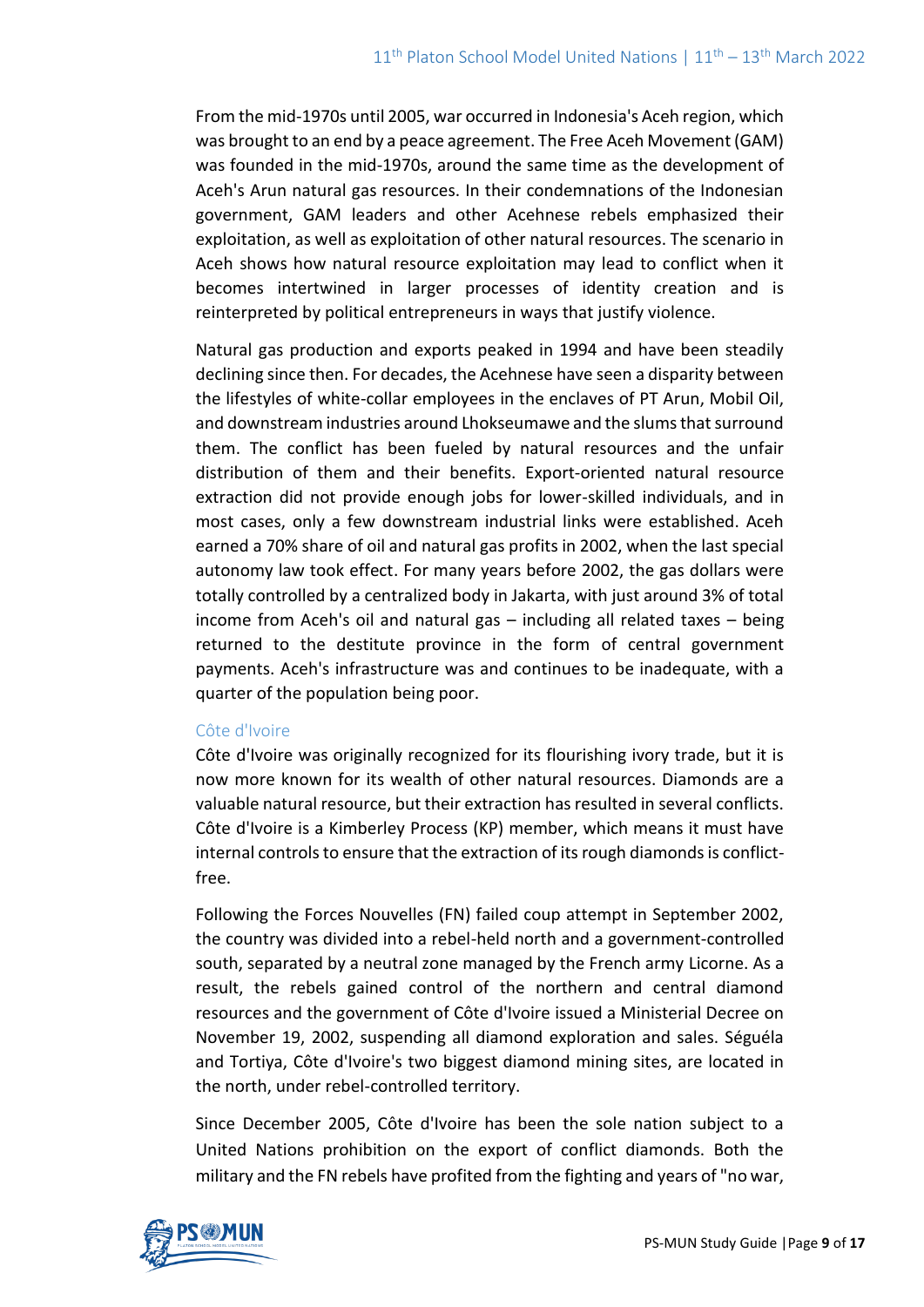no peace," crippling the peace process. Diamonds, along with other natural resources (such as cocoa, lumber, cotton, oil, and gold), helped to fund the military as well as the FN rebels in the north. However, since the signing of the Ouagadougou Political Accord (OPA) in March 2007 between rebel leader Guillaume Soro and Ivorian president Laurent Gbagbo, there has been some progress in the main areas of the agreement: population identification, preparation for the first round of presidential elections (now scheduled for 30 November 2008), restoration of state authority and unity, and army reform, including disarmament. Conflict prevention measures include the establishment and application of penalties on important natural resources, as well as international "import-export control systems" like the Kimberley Process Certification Scheme (KPCS). The real scenario of conflict diamonds being smuggled out of Côte d'Ivoire, however, poses a severe obstacle to the implementation of diamond restrictions.

# MAJOR COUNTRIES AND ORGANIZATIONS INVOLVED

## Democratic Republic of the Congo (DRC)

Mining and natural resource exploitation have supported a particularly vicious conflict in the Democratic Republic of the Congo's east (the provinces of Katanga, Maniema, and North and South Kivu) for over fifteen years, resulting in over 3.5 million deaths. Numerous armed organizations have flourished in the region as a result of the protracted period of political instability during the 1990s (a civil war that led to the fall of the State of Zaire, a civil war in Burundi, and genocide in Rwanda). The richness under the surface has prompted them to position themselves in vital parts of the nation, such as mines and along transportation routes, and to battle on. Miners and locals are the first victims of this race for natural resources to directly sustain war, and they are held captive and subjected to constant brutality. Armed organizations have taken control of a portion of the Congolese government's resources, depriving it of a significant source of revenue and adding to the destabilization of an already weak state.

## Nigeria

In the instance of Zamfara State in Nigeria's northwest, illicit gold mining has been recognized as one of the region's underlying causes of war. Officials claim that a clear link has been established between bandit activity and illegal mining. According to UN data, over 97 tons of gold worth over \$3 billion was smuggled out of Nigeria between 2012 and 2018. Furthermore, reports show, the outbreak of rural banditry is the product of a fiefdom of lethal gangs fighting for a "piece of the pie". To offer the required cover to continue exploiting these mineral riches, criminal networks drive communal conflict. They work with traditional authorities, politicians, and foreign opportunists to accomplish this.

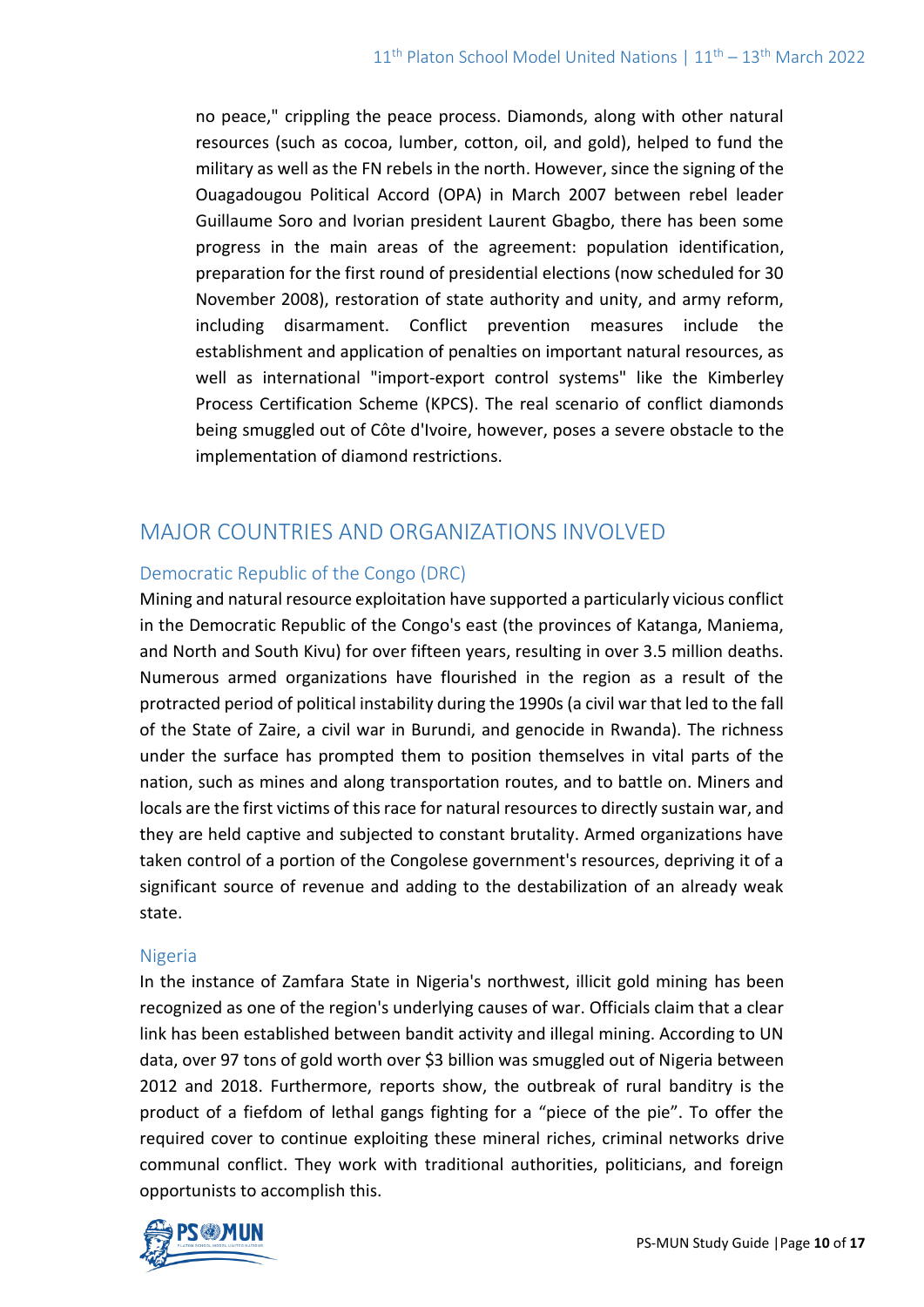### Palestine

Natural resources have long been abundant in historic Palestine, including arable land, and, more recently, oil and natural gas. These resources have been undermined and misused in the seven decades since Israel's formation through a number of methods. For the nearly five million Palestinians living under occupation, the degradation and alienation of their water supply, the exploitation of their natural resources, and the desecration of their environment are all symptomatic of their lack of meaningful control over their daily lives as Israel, the occupying power, exercises its military administrative powers in a sovereign-like manner, with vastly discriminatory consequences.

## Global Witness

Exploitation of natural resources and corruption in the global political and economic system are at the root of many of the world's greatest environmental and human rights violations. Global Witness conducts in-depth investigations, uncover injustices, and advocate for reform. It is a non-profit organization that works with partners all around the world to fight for justice. For more than two decades, the organization has fought for total transparency in the mining, logging, oil, and gas sectors, so that locals who own those resources may profit correctly today and in the future. They came to the conclusion that the best way to safeguard people's rights to land, livelihoods, and a fair share of their country's wealth is to demand complete transparency in the resource sector, as well as sustainable and equitable resource management, and to stop the international financial system from supporting resource-related corruption.

# Kimberley Process (KP)

The Kimberley Process (KP) is a multi-stakeholder worldwide initiative aimed at increasing transparency and supervision in the diamond industry in order to eliminate the trade in conflict diamonds, or rough diamonds sold by rebel groups or their allies to fund conflict against legitimate governments. The KP, which started operating in 2003, regulates rough diamond traffic between participating nations by enforcing a local certification mechanism that makes the transaction more open and secure, as well as prohibiting trade with non-participants. Rough diamonds must be carried in sealed containers and exported with a Kimberley Process Certificate stating that the rough diamonds were not used to aid rebel movements.

| <b>EVENT</b>               | <b>DESCRIPTION OF EVENT</b>                                                                                                                                                                                                                                                   |
|----------------------------|-------------------------------------------------------------------------------------------------------------------------------------------------------------------------------------------------------------------------------------------------------------------------------|
| July 26 <sup>th</sup> 1956 | Following Britain's withdrawal from Egypt, the president seized<br>control of the country's resources, and nationalized the Suez Canal,<br>thereby controlling oil exports from the Middle East to Europe,<br>leading to the invasion of Egypt by Britain, France, and Israel |

# TIMELINE OF EVENTS

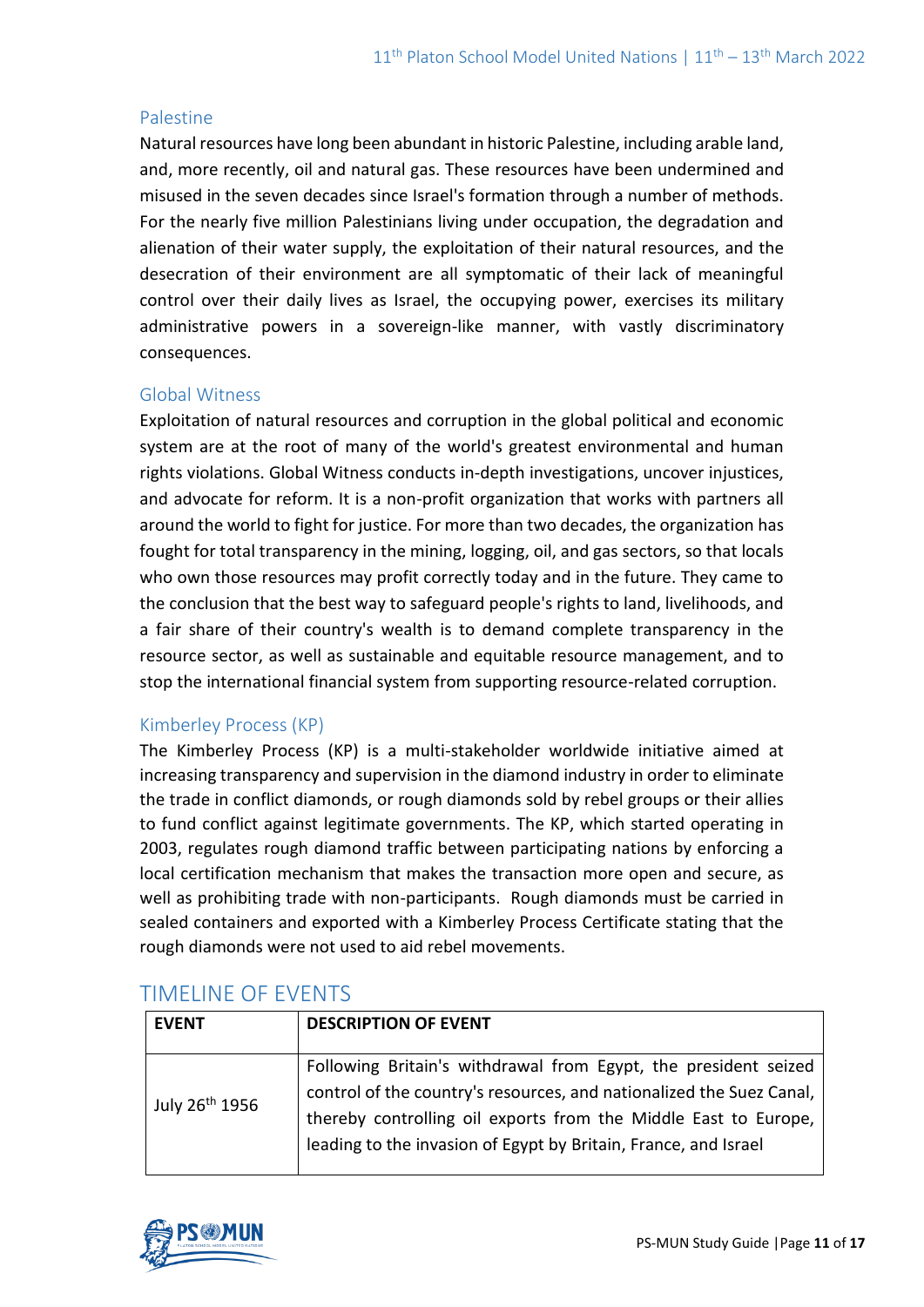| 23 <sup>rd</sup><br>September<br>1980 | The war between Iran and Iraq began with the primary goal of<br>obtaining one of the most vital commodities, oil, by attacking oil<br>installations on land and oil tankers in the Persian Gulf            |
|---------------------------------------|------------------------------------------------------------------------------------------------------------------------------------------------------------------------------------------------------------|
| August $2nd$ 1990                     | Iraq attacked Kuwait, claiming that Kuwait was depleting both<br>nations' oil deposits                                                                                                                     |
| March 19th 2003                       | The United States attacked Iraq with the purpose of removing Iraq's<br>potential to utilize "weapons of mass destruction," but their real<br>objective was to gain control of Iraq's oil reserves          |
| May 2007                              | Liberia joined the Kimberley Process after three years of experts<br>visiting the country to advise on how to put effective restrictions on<br>diamond production and trading to prevent conflict diamonds |
| October 16 <sup>th</sup> 2018         | The Secretary General urges for approved extraction and fair<br>trading methods with an emphasis on assisting local people and<br>channeling earnings to the national benefit                              |

# PREVIOUS ATTEMPTS TO SOLVE THE ISSUE

Strengthening Capacities for Conflict-Sensitive Natural Resource Management The 'Strengthening Capacities for Conflict-Sensitive Natural Resource Management' Guidance Note created by the UN, emphasizes the need of assisting governments and civil society actors in managing natural resources in a responsible, transparent, equitable, and non-violent way. This necessitates not just the development of scientific and technological capabilities, but also the development of peacebuilding capabilities. The "soft skills" of negotiation, mediation, and discussion; the capacity to communicate effectively; a culture of responsibility, inclusion, and responsiveness to the public; and a readiness to share power with other stakeholders are all examples of these capabilities. Moreover, a conflict-sensitive natural resource management system can resist stakeholder contestation of key resource choices in a constructive manner, avoiding the possibility of complaints devolving into destructive conflict and violence.

# UN Security Council sanctions

Sanctions imposed by the United Nations are intended to limit its targets' capacity to defy Security Council decisions, or at the very least to increase the costs of noncompliance. Their immediate goal is to stop the flow of resources. Commodity sanctions are one of the most potent tools available to the Security Council. Their success in dealing with conflict resource instances in Angola, Sierra Leone, and Liberia, for example, has been highly acknowledged. They send a clear signal to governments,

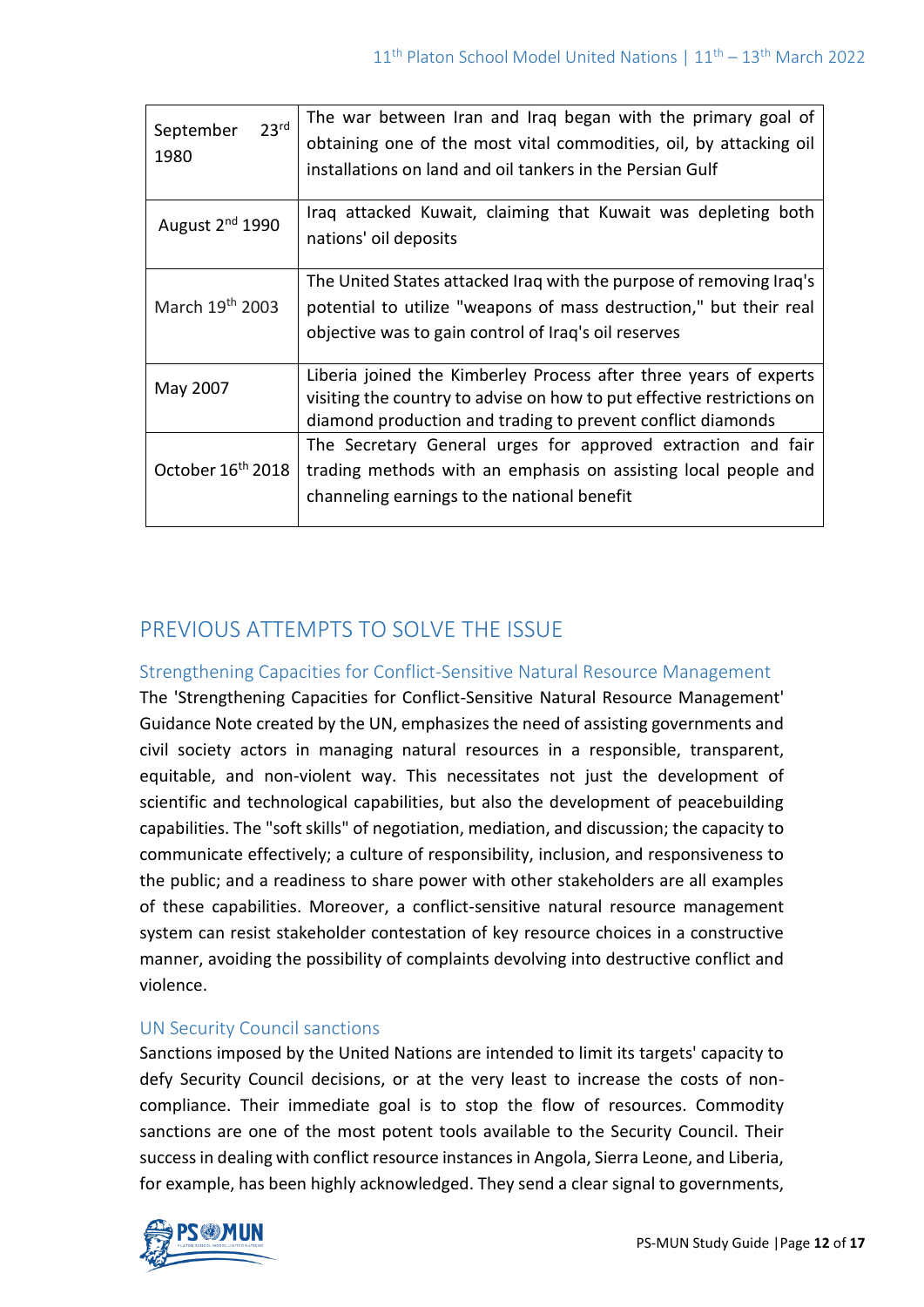business, and consumers about what not to buy by attempting to remove specific commodities from global markets from a specified origin. They also show how economic decisions may have an impact on international peace and security, as well as human rights. However, commodity sanctions have proven to be brutal tools in the past. Some have been improperly targeted and timed, or have been too rigid to match the agility of their targets, who may have other sources of money. Other design and execution issues have occurred in countries such as Iraq, where a system of oil trade embargo exemptions was misused to enrich the country's political elite, while regular populations were subjected to the sanctions' punishing impact.

## Kimberley Process Certification Scheme

Other international discussions and treaties have given avenues for resolving natural resource problems and fostering peace. North and South Korea have recently begun discussions to establish a combined fishing zone in response to Blood Diamonds and the Kimberley Process. After witnessing terrible crimes and human rights violations related to diamond extraction in Sierra Leone and Angola in the 1990s, important actors (NGOs, governments, and the diamond business) initiated discussions to reform diamond wealth management. As a result of the Kimberley Process Certification Scheme, a voluntary self-regulation mechanism to promote international standards on the import, export, and sale of diamonds, dangerous military standoffs on disputed waters on the western sea border, which was not clearly divided at the end of the Korean War conflict, were avoided. Oceans and their limits may be a source of conflict even among industrialized nations because of the enormous economic effect of maritime activities such as fishing and oil exploitation. For example, Japan and Russia's disagreement over the Kuril Islands has stopped the countries from signing a peace treaty to formally conclude World War II, and this issue has hampered their political and commercial relations.

# EU-UN Partnership on Land, Natural Resources and Conflict Prevention

In his statement on the International Day for Preventing Environmental Exploitation in War and Armed Conflict, former UN Secretary-General Ban Ki-moon highlighted that "Natural resource exploitation, such as lumber, minerals, oil, and gas, has fueled at least 18 violent conflicts since 1990. Environmental damage and marginalization of local communities who do not gain economically from natural resource exploitation are sometimes responsible."<sup>10</sup> In 2008, the European Union (EU) and the United Nations (UN) created a partnership to enhance capacity in land, natural resources, and conflict prevention in response to these problems and threats. The partnership's goal was to create and implement a comprehensive multi-agency initiative aimed at strengthening governmental stakeholders', the UN system's, and the EU's capacity to prevent land and natural resources from fueling violent conflict. The partnership also

<sup>10</sup>*Land, Natural Resources and Conflict: From Curse to Opportunity. An UN-EU Partnership in Action*. [https://www.un.org/en/land-natural-resources-conflict/.](https://www.un.org/en/land-natural-resources-conflict/) 

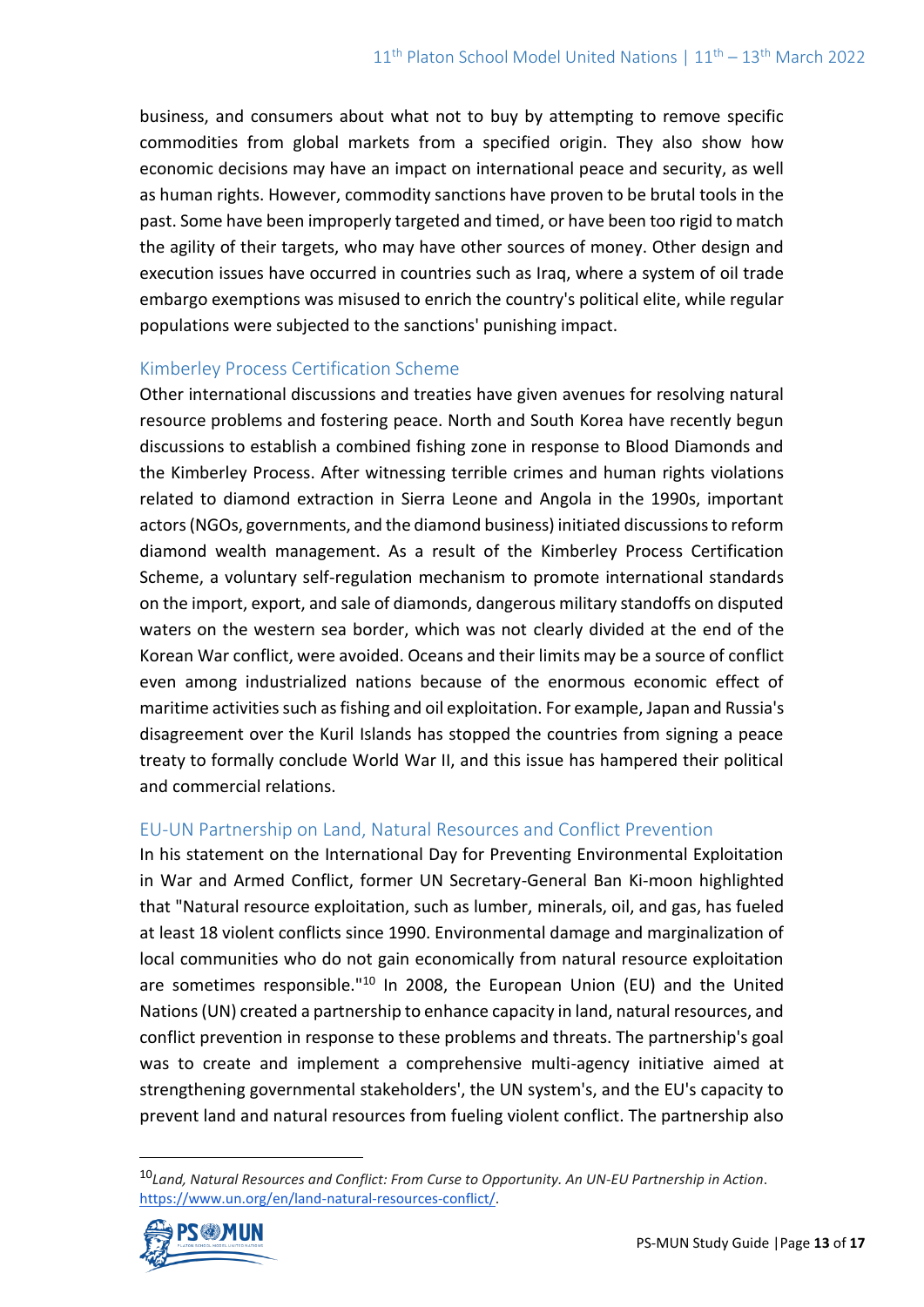published a report called Capacity Inventory, which examined the UN system's existing capacity for collaborative and sustainable land and natural resource #management.

# POSSIBLE SOLUTIONS

## Exploitation and disputes should be a priority to nations

Where natural resources have been the primary engine of violent conflict, they must be regarded as critical components of conflict prevention, sustainable development, and peacebuilding. Failure to do so risks jeopardizing the fragile peace, increasing the likelihood of a return into violent conflict, and threatening post-war reconstruction efforts. According to Grundel, "improving natural resource governance and addressing land ownership and control are vital components of successful peace consolidation strategies, and while addressing them is likely to be complex in a conflict-affected environment, they are essential for long-term peace and development."<sup>11</sup>

## Transparency and accountability

The government's management of natural riches and the money it produces must be transparent and accountable. Civil society, particularly local communities, especially indigenous and marginalized groups, must be included in the development and execution of road maps for better natural resource governance and management. To consolidate a resource-based development and industrialisation strategy for nations, it is critical to develop a continent-wide shared strategic vision, articulate purposeful and proactive government-led collective action, and develop appropriate interventions and harmonisation of public, private, and community interests at local, national, and regional echelons. This also entails selecting anchor initiatives that will serve as the foundation for national, regional, and continental links.

# Supervision and regulation of mining

By establishing a strict legal framework for the mining industry, investment projects would be required to respect people's free, prior, and informed consent as well as be preceded by political dialogue with all project stakeholders, including representatives of ethnic groups in the affected areas; and be accompanied by impact studies to assess the projects' impact on the environment, human rights, and health, among other issues.

# Engage in local and regional mediation mechanisms

In many cases, customary methods for resolving land disputes already exist or are capable of doing so. Local actors frequently see such methods as legitimate. To develop a hybrid system, local and customary methods might be connected to the

<https://media.africaportal.org/documents/No.-74.-Natural-Resources-and-Conflict..pdf>



<sup>&</sup>lt;sup>11</sup> Maphosa, Sylvester Bongani. "Unlocking the Economic Dimension of Peace-Building in Africa." AFRICA INSTITUTE OF SOUTH AFRICA , Mar. 2021.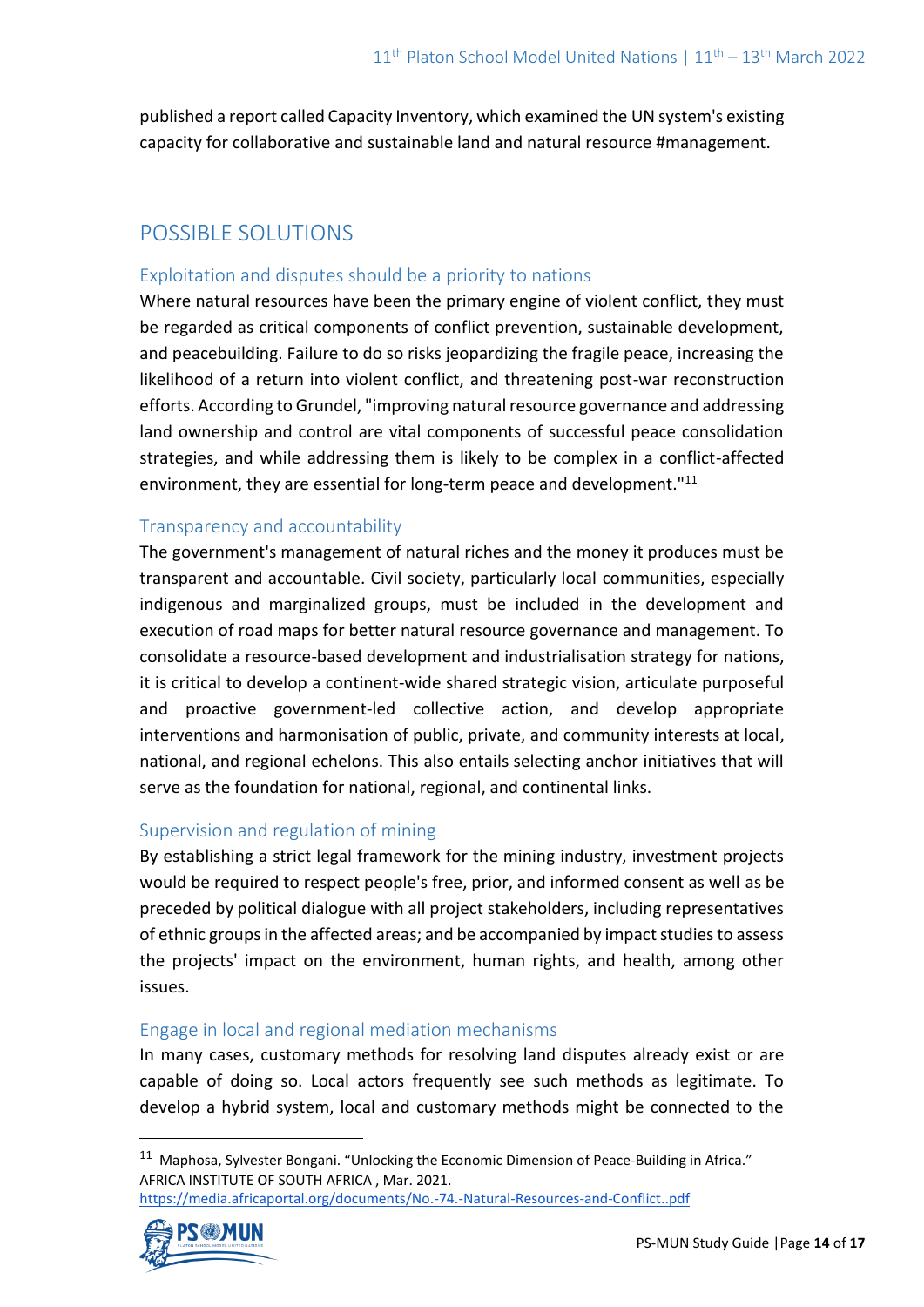required legislative procedures. This should be done in a way that does not jeopardize local structures and procedures while maintaining national coherence. Local procedures may require certain checks and balances to maintain a level of due process or to defend against certain sorts of prejudice. As a result, processes may be required to guarantee that locally attained decisions are safeguarded within the larger national system. In any case, local and customary systems should be strongly regarded as a valid and possibly extremely successful way of resolving vast numbers of local land disputes.

# BIBLIOGRAPHY

A Study Guide Series on Peace and Conflict <https://www.usip.org/sites/default/files/file/08sg.pdf>

"Addressing the Role of Natural Resources in Conflict and Peacebuilding." UNEP. [https://www.tralac.org/images/docs/9579/addressing-the-role-of-natural](https://www.tralac.org/images/docs/9579/addressing-the-role-of-natural-resources-in-conflict-and-peacebuilding-a-summary-of-progress-unep-ecp-october-2015.pdf)[resources-in-conflict-and-peacebuilding-a-summary-of-progress-unep-ecp-october-](https://www.tralac.org/images/docs/9579/addressing-the-role-of-natural-resources-in-conflict-and-peacebuilding-a-summary-of-progress-unep-ecp-october-2015.pdf)[2015.pdf](https://www.tralac.org/images/docs/9579/addressing-the-role-of-natural-resources-in-conflict-and-peacebuilding-a-summary-of-progress-unep-ecp-october-2015.pdf)

"A Guide for Mediation Practitioners." United Nations Department of Political Affairs and United Nations Environment Programme. [https://postconflict.unep.ch/publications/UNDPA\\_UNEP\\_NRC\\_Mediation\\_full.pdf](https://postconflict.unep.ch/publications/UNDPA_UNEP_NRC_Mediation_full.pdf)

"Toolkit and Guidance for Preventing and Managing Land and Natural Resources Conflict." The United Nations Interagency Framework Team for Preventive Action. [https://www.un.org/en/land-natural-resources-conflict/pdfs/EU-](https://www.un.org/en/land-natural-resources-conflict/pdfs/EU-UN%20Introduction%20and%20overview.pdf)[UN%20Introduction%20and%20overview.pdf](https://www.un.org/en/land-natural-resources-conflict/pdfs/EU-UN%20Introduction%20and%20overview.pdf) 

Maphosa, Sylvester Bongani. "Unlocking the Economic Dimension of Peace-Building in Africa." AFRICA INSTITUTE OF SOUTH AFRICA , Mar. 2021. [https://media.africaportal.org/documents/No.-74.-Natural-Resources-and-](https://media.africaportal.org/documents/No.-74.-Natural-Resources-and-Conflict..pdf)[Conflict..pdf](https://media.africaportal.org/documents/No.-74.-Natural-Resources-and-Conflict..pdf) [https://postconflict.unep.ch/publications/UNDPA\\_UNEP\\_NRC\\_Mediation\\_full.pdf](https://postconflict.unep.ch/publications/UNDPA_UNEP_NRC_Mediation_full.pdf)

"Conflict and Natural Resource Management." [https://www.fao.org/forestry/21572-](https://www.fao.org/forestry/21572-0d9d4b43a56ac49880557f4ebaa3534e3.pdf) [0d9d4b43a56ac49880557f4ebaa3534e3.pdf](https://www.fao.org/forestry/21572-0d9d4b43a56ac49880557f4ebaa3534e3.pdf)

"Natural Resources and Violent Conflict." The World Bank . [https://reliefweb.int/sites/reliefweb.int/files/resources/AD9082E35AEFBF52492570](https://reliefweb.int/sites/reliefweb.int/files/resources/AD9082E35AEFBF5249257000001F2AC0-wb-gen-31aug.pdf) [00001F2AC0-wb-gen-31aug.pdf](https://reliefweb.int/sites/reliefweb.int/files/resources/AD9082E35AEFBF5249257000001F2AC0-wb-gen-31aug.pdf)

"Nickel for Your Life: Communities Take On Mining Companies in Guatemala." *NACLA*, [https://nacla.org/news/nickel-your-life-qeqchi-communities-take-mining](https://nacla.org/news/nickel-your-life-qeqchi-communities-take-mining-companies-guatemala)[companies-guatemala.](https://nacla.org/news/nickel-your-life-qeqchi-communities-take-mining-companies-guatemala)

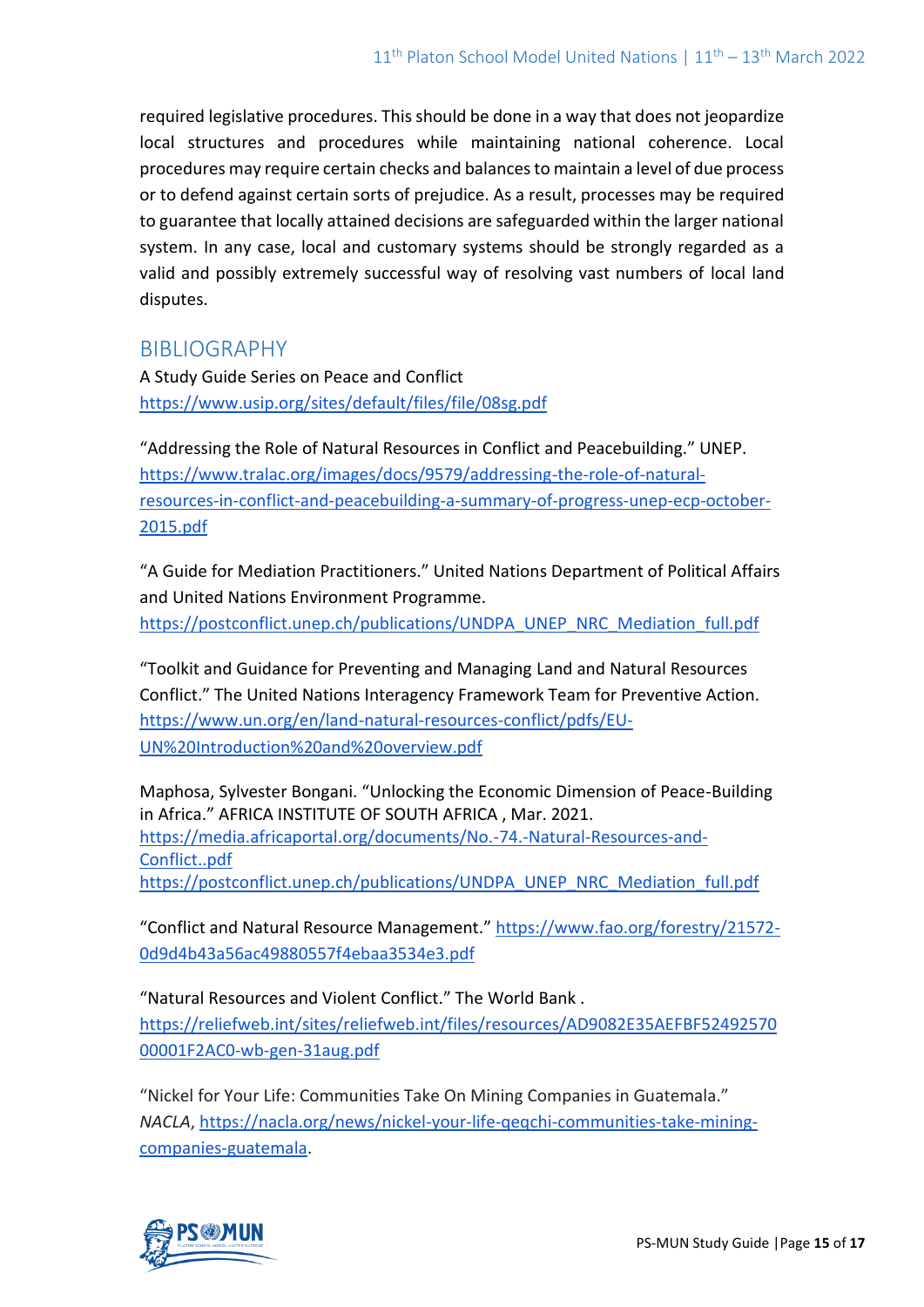*Mining Forces Maya Q'eqchi' off Homelands | Indian Law Resource Center*. [https://indianlaw.org/enews/april08/nickelmining.](https://indianlaw.org/enews/april08/nickelmining)

London, Lloyds Chambers 1. Portsoken Street, and E1 8BT United Kingdom See map: Google Maps. *Global Witness*. 6 July 2016[, https://www.landportal.org/node/31057.](https://www.landportal.org/node/31057)

*Peru's Mining Conflicts Explode Again: Protests and Violence in Espinar*. [https://politicsofpoverty.oxfamamerica.org/perus-mining-conflicts-explode-again/.](https://politicsofpoverty.oxfamamerica.org/perus-mining-conflicts-explode-again/)

"Timeline: Democratic Republic of Congo's Crisis at a Glance." *Concern Worldwide*, [https://www.concernusa.org/story/drc-crisis-timeline/.](https://www.concernusa.org/story/drc-crisis-timeline/)

"Preventing the Exploitation of the Environment in War and Armed Conflict." *UNEP*, 6 Nov. 2018, [http://www.unep.org/news-and-stories/statements/preventing](http://www.unep.org/news-and-stories/statements/preventing-exploitation-environment-war-and-armed-conflict)[exploitation-environment-war-and-armed-conflict.](http://www.unep.org/news-and-stories/statements/preventing-exploitation-environment-war-and-armed-conflict)

"From Conflict to Peacebuilding: The Role of Natural Resources and the Environment." *International Institute for Sustainable Development*, [https://www.iisd.org/publications/conflict-peacebuilding-role-natural-resources](https://www.iisd.org/publications/conflict-peacebuilding-role-natural-resources-and-environment)[and-environment.](https://www.iisd.org/publications/conflict-peacebuilding-role-natural-resources-and-environment)

*Natural Resources and Conflict | Helvetas*.

[https://www.helvetas.org/en/switzerland/what-we-do/our-topics/voice-inclusion](https://www.helvetas.org/en/switzerland/what-we-do/our-topics/voice-inclusion-cohesion/conflict-transformation/natural-resources-and-conflict)[cohesion/conflict-transformation/natural-resources-and-conflict.](https://www.helvetas.org/en/switzerland/what-we-do/our-topics/voice-inclusion-cohesion/conflict-transformation/natural-resources-and-conflict)

*Natural Resource Exploitation as a Factor in the Prolongation of the Conflict*. [http://www.mapping-report.org/en/natural-resource-exploitation-as-a-factor-in](http://www.mapping-report.org/en/natural-resource-exploitation-as-a-factor-in-the-prolongation-of-the-conflict/)[the-prolongation-of-the-conflict/.](http://www.mapping-report.org/en/natural-resource-exploitation-as-a-factor-in-the-prolongation-of-the-conflict/)

"Boko Haram Insurgency and the Necessity for Trans-Territorial Forestland Governance in the Lower Lake Chad Basin." *ACCORD*,

[https://www.accord.org.za/ajcr-issues/boko-haram-insurgency-and-the-necessity](https://www.accord.org.za/ajcr-issues/boko-haram-insurgency-and-the-necessity-for-trans-territorial-forestland-governance-in-the-lower-lake-chad-basin/)[for-trans-territorial-forestland-governance-in-the-lower-lake-chad-basin/](https://www.accord.org.za/ajcr-issues/boko-haram-insurgency-and-the-necessity-for-trans-territorial-forestland-governance-in-the-lower-lake-chad-basin/)

"Somali Charcoal: Funding Terrorism through Deforestation." *Mongabay Environmental News*, 5 Mar. 2015, [https://news.mongabay.com/2015/03/somali](https://news.mongabay.com/2015/03/somali-charcoal-funding-terrorism-through-deforestation/)[charcoal-funding-terrorism-through-deforestation/.](https://news.mongabay.com/2015/03/somali-charcoal-funding-terrorism-through-deforestation/)

says, Olivia. "Illicit Natural Resource Extraction in Nigeria Fuels Violence and Insecurity." *Africa at LSE*, 12 July 2021, [https://blogs.lse.ac.uk/africaatlse/2021/07/12/illicit-natural-resource-extraction](https://blogs.lse.ac.uk/africaatlse/2021/07/12/illicit-natural-resource-extraction-gold-nigeria-violence-insecurity-buhari/)[gold-nigeria-violence-insecurity-buhari/](https://blogs.lse.ac.uk/africaatlse/2021/07/12/illicit-natural-resource-extraction-gold-nigeria-violence-insecurity-buhari/)

"What Are the Consequences of the Overexploitation of Natural Resources?" *Iberdrola*, [https://www.iberdrola.com/sustainability/overexploitation-of-natural](https://www.iberdrola.com/sustainability/overexploitation-of-natural-resources)[resources.](https://www.iberdrola.com/sustainability/overexploitation-of-natural-resources)